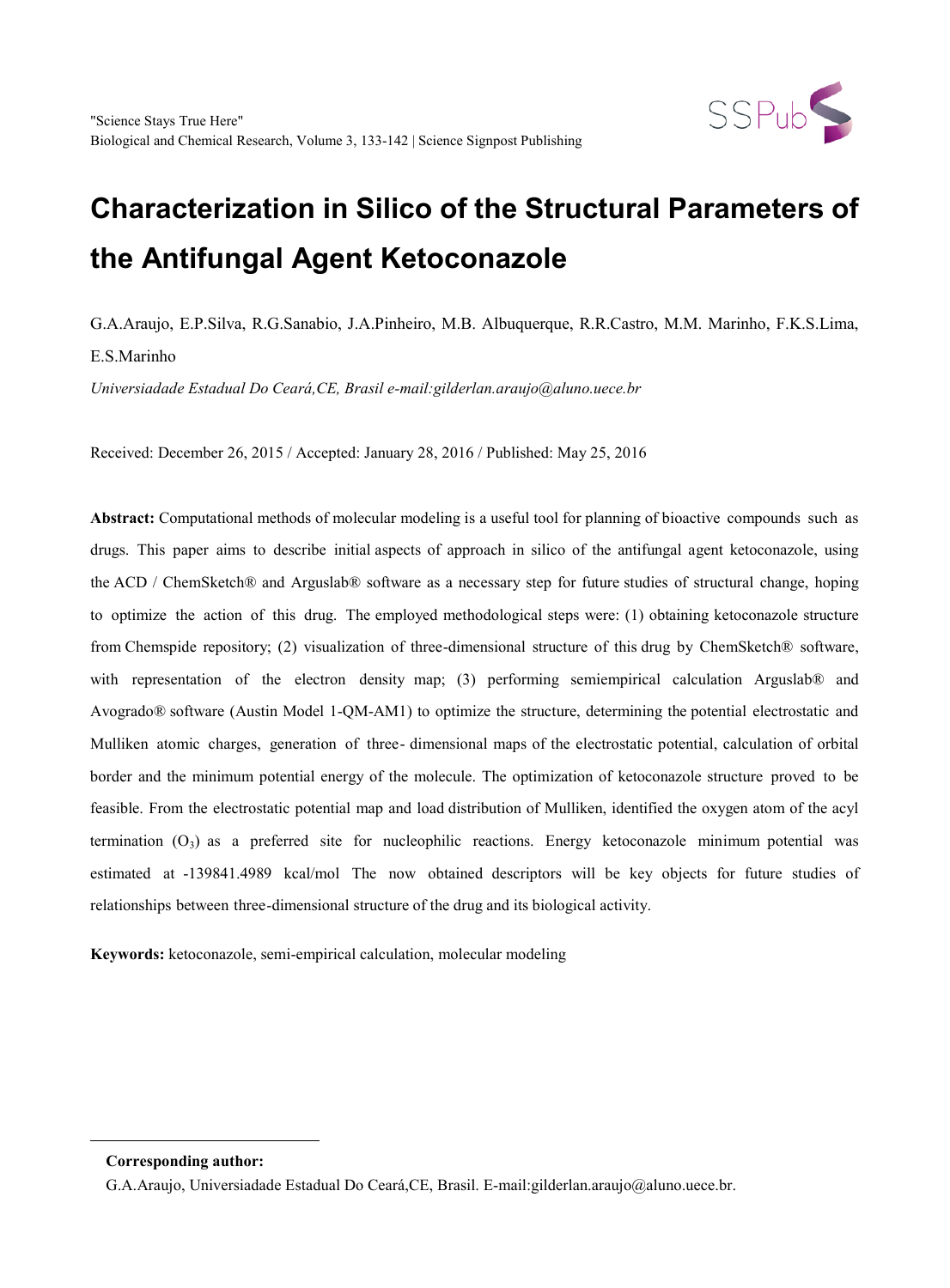## **1. Introduction**

The discovery of new drugs has its foundation in the molecular design of new structures capable of presenting pharmacological effects desired safely adequate bioavailability to their therapeutic use and convenience dosage [1]. As a useful tool for this purpose, is the computational molecular modeling, both to allow the development of novel pharmacological agents and as they allow optimization of an existing drug prototype [2]. For the modeling, it becomes possible to enhance specific properties which influence the interaction of a molecule to its receptor [1].

In molecular modeling, quantum methods are commonly employed of which stem from the resolution of the Schrödinger equation for calculating the energy of molecular orbitals, and can be performed ab beginning or semiempiricamente, by a simplified Hamiltonian operator and parameters adjusted from experimental data . In this method, the quality will depend on the theoretical approaches that give it birth, as well as the breadth and quality of information used in its parameters [3].

Dewar et al [1] developed a series of programs in order to make available the semi-empirical calculations, providing chemically precise structural information at a reasonable cost calculation time. Among them stand out PM3 (Parametric Method 3 or Method Parametric 3) [1], and AM1 (Austin Model 1 or Model Austin 1) [4].

# **2. Historical Aspects of Agent Antifungal Ketoconazole**

Fungal infections are among the most common causes of skin diseases, assuming more severe in elderly or immunocompromised due to organ transplants, cancer chemotherapy or AIDS [5, 19]. The cellular structural similarities between fungi and mammals restrict the possibility of a wide variety of agents anfúngicos, while justifying the high toxicity thereof [6].

Azoles (imidazoles and triazoles) are a group of synthetic entifúngicos agents with broad spectrum of activity [7]. These drugs inhibit the microsomal enzyme sterol 14-α-demethylase, affecting the biosynthesis of ergosterol in the plasma membrane, causing the accumulation of 14-α-metilesteróis; the latter can break down the compact arrangement of the acyl chains of the phospholipids, impairing the activity of enzyme systems connected to the membranes, thus inhibiting the growth of fungus [8]. Examples of azoles include fluconazole, itraconazole, ketoconazole or miconazole, among others. Ketoconazole was the first azole to be administered orally for systemic fungal infections [7]. Because of its hepatotoxicity has been replaced by itraconazole, except when the lower cost of ketoconazole overcome vantagesn latter [8].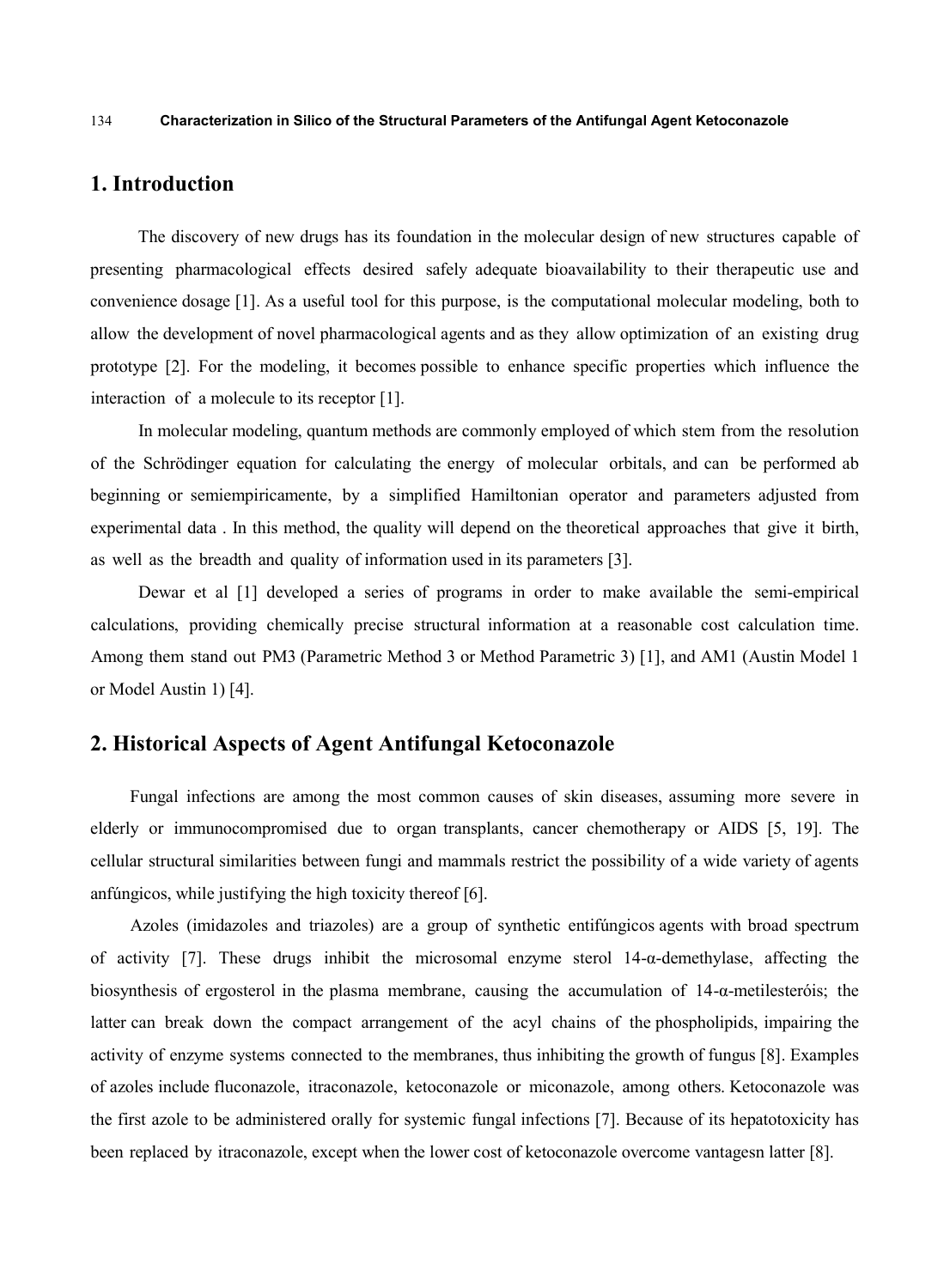For its historical importance, ketoconazole can be considered the prototype of the class of imidazoles. Known officially as oxide cis-1-acetil-4-[4-[2-(2,4-diclorofenil)-2-(1-H-imidazol-1-ilmetil)-1, 3-dioxalan-4 -il]metoxifenil]-piperazina), with molecular formula  $C_{26}H_{28}Cl_{2}N_4O_4$  [9], It appears as a white powder, insoluble in water with melting point between 148°C and 152°C [10]. In a structure (Figure 1) are evident two basic groups, piperazine and imidazole, with their pKa values equal to 2.94 and 6.5, respectively. By law, the ketoconazole formulation should contain between 90.0% and 110.0% of the stated amount of the active principle [11].



**Figure 1.** Ketoconazole chemical structure. **Source:** Loch et al, 2011 [12]

In this perspective, this paper aims to describe aspects of the initial approach of ketoconazole in silico using ACD / ChemSketch®, Arguslab® and Avogrado® software as a necessary step for future studies of structural change, hoping to optimize the action of this drug.

### **3. Materials and Methods**

This work was developed in software based on the Windows operating system, according to the following steps: (1) obtaining ketoconazole structure from ChemSpider repository [\(http://www.chemspider.com/\)](http://www.chemspider.com/); (2) visualization of three-dimensional structure by ChemSketch® software, with representation of the eletônica density map; (3) performing semiempirical calculation Arguslab<sup>®</sup> software (Austin Model 1-QM-AM1) to optimize the structure, determination of electrostatic potentials and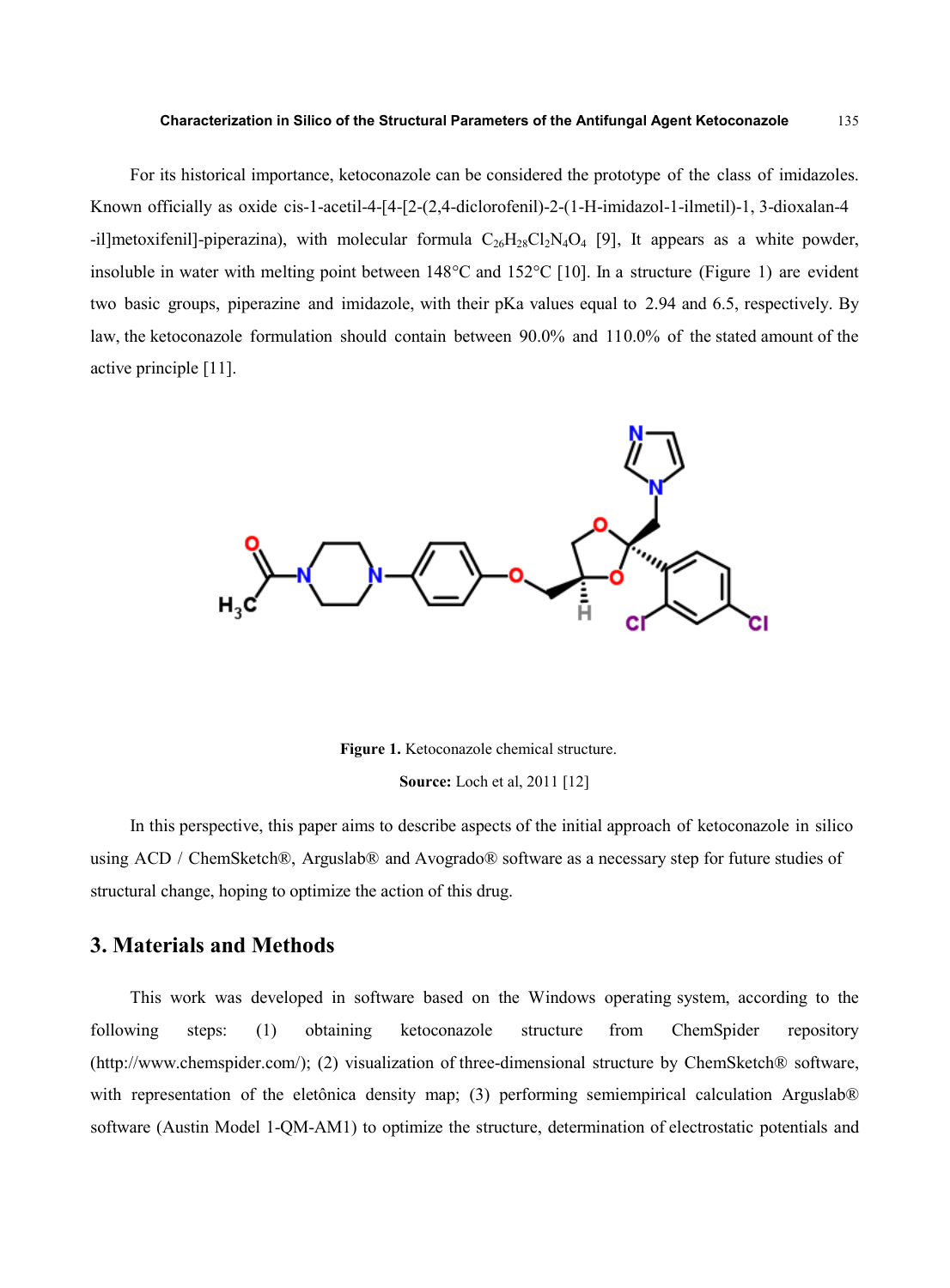Mulliken atomic charges, generation of three- dimensional maps of the electrostatic potential, calculation of frontier orbitals and the minimum potential energy of the molecule [13].

## **4. Results and Discussion**

Based on the energy minimization principle, the structure can be optimized so that the most stable conformations are identified. At this stage, the three-dimensional structure of the ketoconazole may be displayed (Figure 2), and the Cartesian coordinates of the constituent atoms in the lower power state may be determined (Table 1).



**Figure 2.** Three-dimensional visualization of ketoconazole molecule. (a) of the atomic volume visualization; (b) visualization of electron density.

**Table 1**. Atomic coordinates of ketoconazole molecule, obtained by *software* Arguslab®.

| <b>Atoms</b>    | $\mathbf x$ | y        | z           |
|-----------------|-------------|----------|-------------|
| 1 <sup>C</sup>  | $-9.514143$ | 7.139607 | $-0.198018$ |
| 2 C             | $-8.017524$ | 7.056339 | $-0.046951$ |
| 3 O             | $-7.318610$ | 7.941021 | $-0.620071$ |
| 4 N             | $-7.413028$ | 6.049729 | 0.662334    |
| 5 C             | $-8.223371$ | 5.112066 | 1.458681    |
| 6 C             | $-7.516726$ | 3.774719 | 1.585202    |
| 7 <sup>C</sup>  | $-6.184122$ | 4.002254 | 2.203739    |
| 8 C             | $-5.370620$ | 4.703879 | 1.175775    |
| 9 C             | $-5.954601$ | 6.093992 | 0.887833    |
| 10 <sub>C</sub> | -5.513176   | 2.717640 | 2.413255    |
| 11 C            | $-4.532217$ | 2.670098 | 3.415110    |
| $12\text{ C}$   | $-3.745124$ | 1.533576 | 3.592272    |
| 13 C            | $-3.950001$ | 0.409429 | 2.794713    |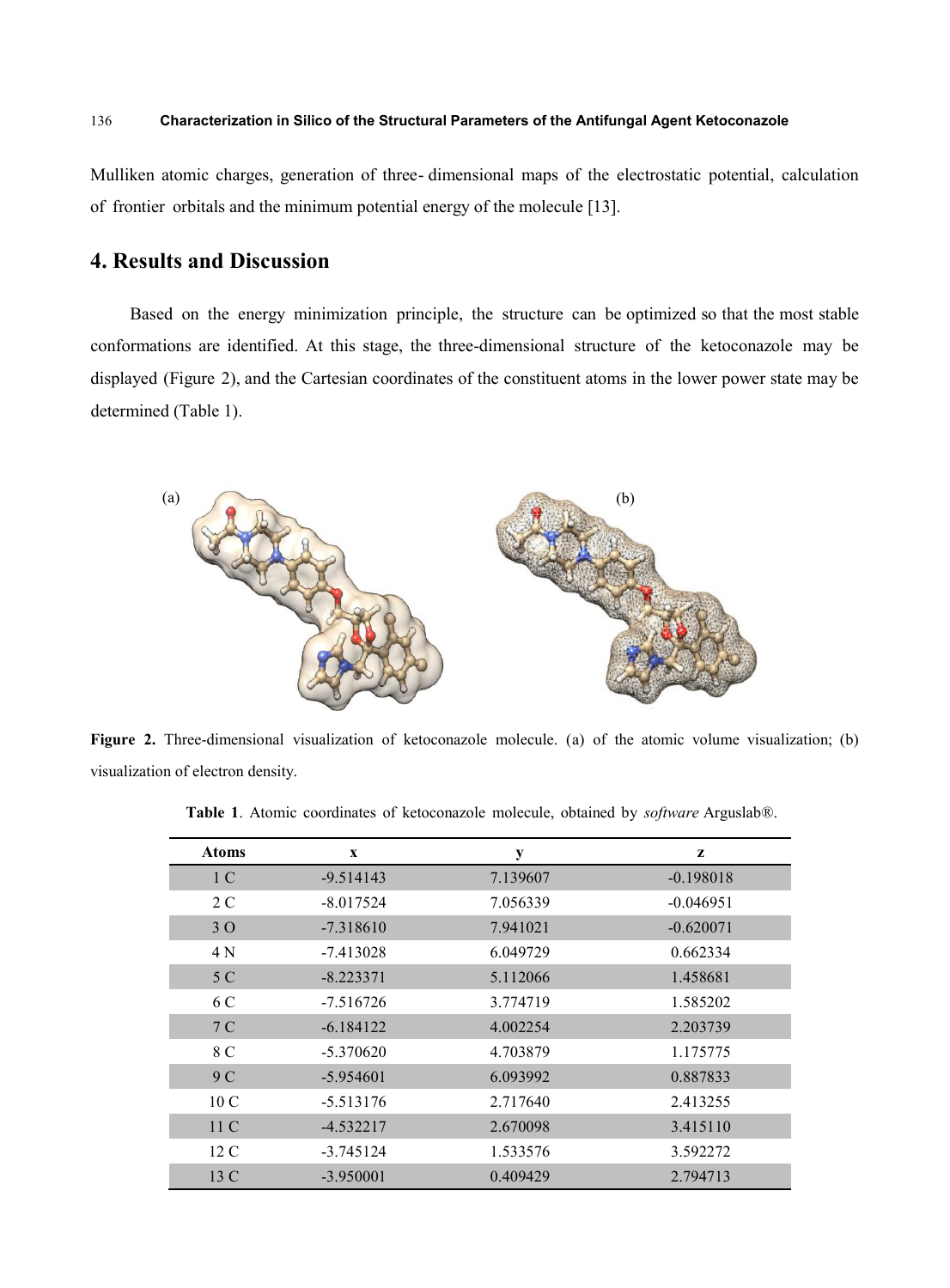| 14 C | $-4.922495$ | 0.427615    | 1.798903 |
|------|-------------|-------------|----------|
| 15 C | $-5.696529$ | 1.569484    | 1.594069 |
| 16O  | $-3.114964$ | $-0.717977$ | 2.943316 |
| 17 C | $-3.734173$ | $-1.634014$ | 3.884051 |
| 18 C | $-2.648788$ | $-2.618867$ | 4.346411 |
| 19 C | $-2.200056$ | $-2.441041$ | 5.801711 |
| 20 O | $-2.307250$ | $-3.740116$ | 6.363510 |
| 21 C | $-2.828031$ | $-4.694762$ | 5.449175 |
| 22 O | $-3.074092$ | $-3.967070$ | 4.260318 |
| 23 C | $-4.178293$ | $-5.251745$ | 5.964751 |
| 24 N | $-5.251736$ | $-4.250474$ | 6.105200 |
| 25 C | $-6.536559$ | $-4.452715$ | 5.710763 |
| 26 C | $-7.345780$ | $-3.554630$ | 6.364357 |
| 27 N | $-6.585870$ | $-2.777329$ | 7.181973 |
| 28 C | $-5.315000$ | $-3.233123$ | 7.005005 |
| 29 C | $-1.778060$ | $-5.815436$ | 5.191025 |
| 30 C | $-0.442168$ | $-5.526785$ | 4.779237 |
| 31 C | 0.484440    | $-6.560346$ | 4.572441 |
| 32 C | 0.116973    | $-7.894015$ | 4.766268 |
| 33 C | $-1.180325$ | $-8.205960$ | 5.161520 |
| 34 C | $-2.111235$ | $-7.187306$ | 5.363626 |
| 35 C | $-1.088396$ | 8.966422    | 4.557373 |
| 36 C | 0.050238    | $-4.165179$ | 4.573477 |

**Characterization in Silico of the Structural Parameters of the Antifungal Agent Ketoconazole** 137

Molecular electrostatic potential (molecular electrostatic potentials - MEP) are based on the properties calculated charge density directly from molecular wave function. The MEP measures the interaction of a positively charged point with nuclei and electrons of a molecule [14]. The interaction between the molecules is between regions of opposite electrostatic potential. Figure 3 shows the electrostatic potential map (in hartrees), in which areas of color, shade "in blue" suggest potential of positive values, ie electron deficiency; while the shades of color areas "red" indicates negative values of the electrostatic potential, that is, regions rich in electrons.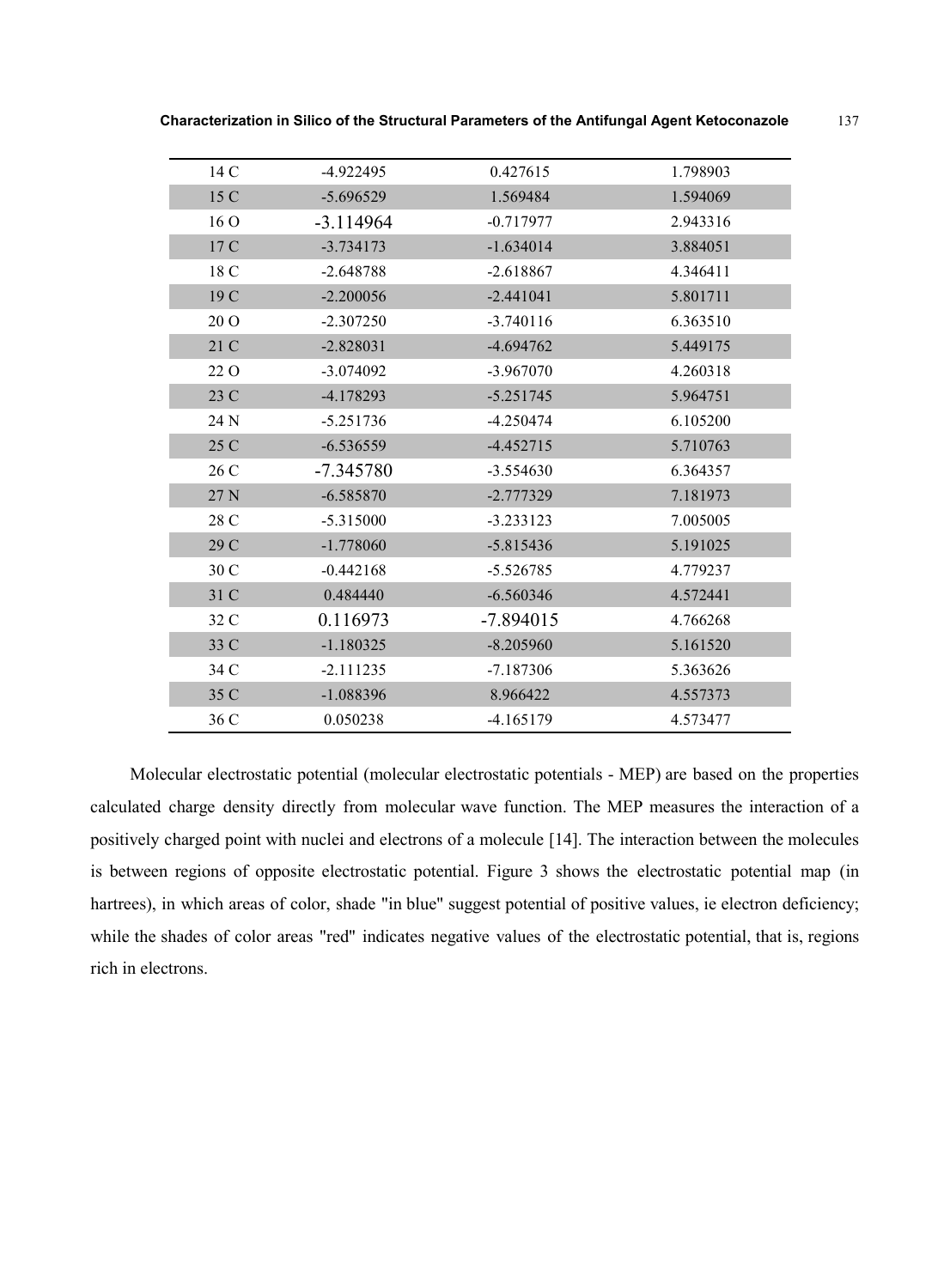

Figure 3. Electrostatic potential map of ketoconazole, built by Arguslab<sup>©</sup>.

By orbital border shall mean the occupied molecular orbital of higher energy (HOMO Highest Occupied Molecular Orbital-) and unoccupied molecular orbital of lower energy (LUMO Lowest Unoccupied Molecular Orbital-). These molecular orbitals are endowed with special importance, since much of the chemical reactions occur in a spatial orientation in which the overlap of the HOMO and LUMO of the respective reagents is maximum [15]. The interactions of atomic orbital and orbital border occur when these are closer to the orbital energy of the atomic orbital any pair of molecules. To ketoconazole, these orbitals can be viewed as shown in figure 4.



**Figure 4.** Molecular orbital border to ketoconazole, built by Arguslab<sup>©</sup>.; (a) HOMO Orbital; (b) LUMO Orbital.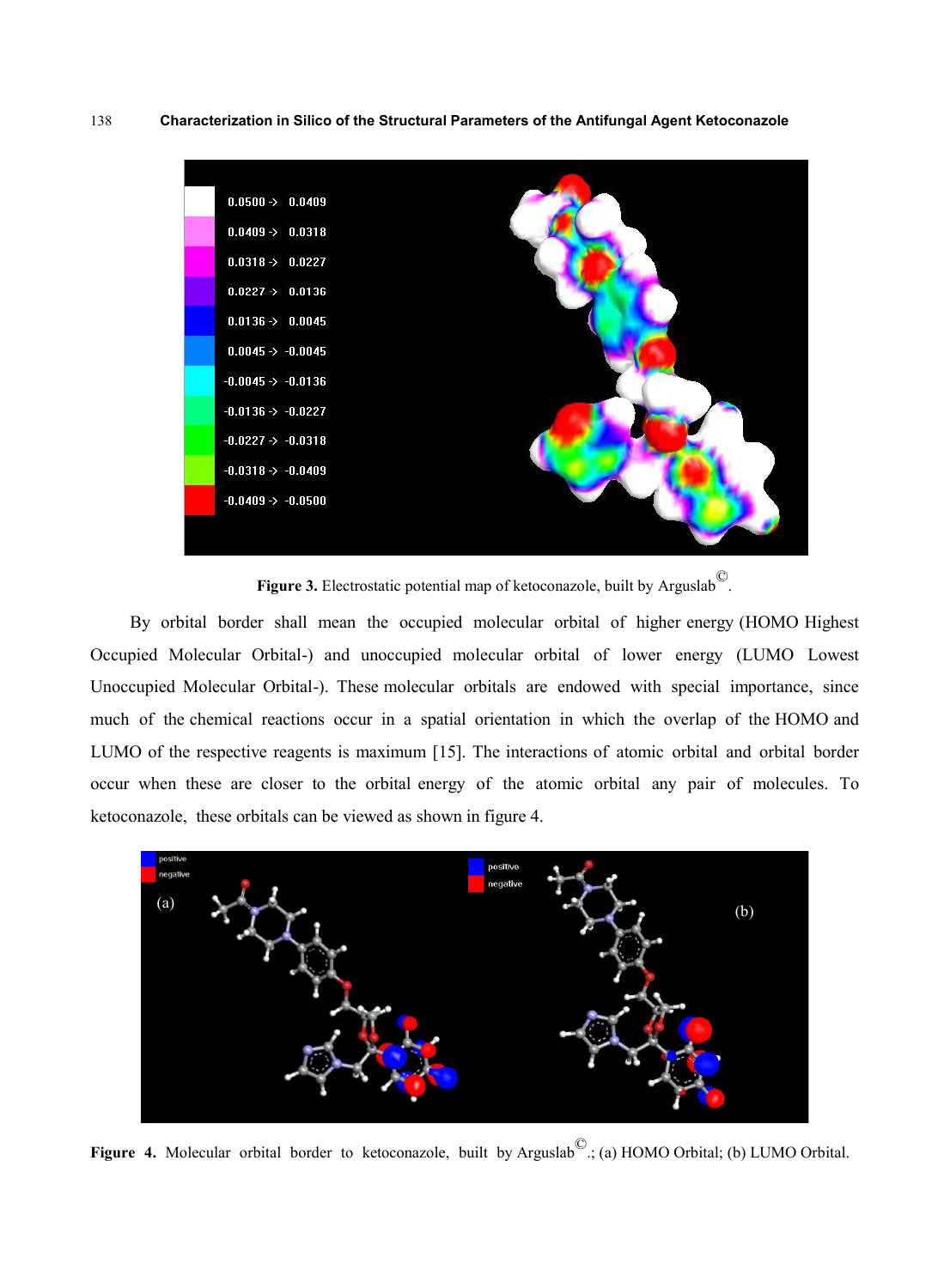The population analysis of Mulliken is a method used to dterminação of partial atomic charges, the results of which are heavily dependent on the basis set used. This is a partition scheme, based on the use of matrix density and coating, to distribute the electrons in a molecular entity of a fractional mode between its various parts (atoms, bonds, orbital) [16]. However, comparison of population analyzes for a range of molecules is useful for a quantitative description of the intramolecular interactions of chemical reactivity and structural regularities [15]. Analyzing the distribution Mulliken charges of ketoconazole to the molecule (Table 2) we can observe a very nucleophilic end in oxygen atom  $(O_3)$  of the acyl terminus, and this is the preferred place for reactions.

Minimization of energy is a mathematical procedure for finding stable conformations (minimum energy) of a molecule as determined by calculations of molecular mechanics or quantum-mechanical [15]. The molecular dynamics is capable of overcoming small obstacles and therefore is more efficient in finding a minimum deeper location than the simple minimization [17].

|           |  |  |  |  |  |  |  |  | <b>Table 2.</b> Population analysis of Mulliken Mulliken atomic charges to the atoms of C, N and O of ketoconazole |
|-----------|--|--|--|--|--|--|--|--|--------------------------------------------------------------------------------------------------------------------|
| molecule. |  |  |  |  |  |  |  |  |                                                                                                                    |

| <b>Atomics charges of Muliken</b> |                |           |  |  |  |  |
|-----------------------------------|----------------|-----------|--|--|--|--|
| $\mathbf{1}$                      | $\mathcal{C}$  | $-0.3590$ |  |  |  |  |
| $\overline{2}$                    | $\overline{C}$ | 0.2889    |  |  |  |  |
| $\overline{\mathbf{3}}$           | $\overline{O}$ | $-0.3741$ |  |  |  |  |
| 4                                 | N              | $-0.1126$ |  |  |  |  |
| 5                                 | $\mathbf C$    | $-0.1910$ |  |  |  |  |
| 6                                 | $\mathcal{C}$  | $-0.2150$ |  |  |  |  |
| $\overline{7}$                    | $\mathbf N$    | $-0.0346$ |  |  |  |  |
| 8                                 | $\mathcal{C}$  | $-0.2171$ |  |  |  |  |
| 9                                 | $\mathbf C$    | $-0.2006$ |  |  |  |  |
| $10\,$                            | $\mathcal{C}$  | $-0.0717$ |  |  |  |  |
| 11                                | $\mathbf C$    | $-0.1623$ |  |  |  |  |
| 12                                | $\mathcal{C}$  | $-0.2046$ |  |  |  |  |
| 13                                | $\mathbf C$    | 0.0544    |  |  |  |  |
| 14                                | $\mathsf{C}$   | $-0.1988$ |  |  |  |  |
| 15                                | $\overline{C}$ | $-0.2021$ |  |  |  |  |
| 16                                | $\overline{O}$ | $-0.2199$ |  |  |  |  |
| 17                                | $\mathcal{C}$  | $-0.0933$ |  |  |  |  |
| 18                                | $\mathsf{C}$   | $-0.0475$ |  |  |  |  |
| 19                                | $\mathcal{C}$  | $-0.1229$ |  |  |  |  |
| 20                                | $\overline{O}$ | $-0.2982$ |  |  |  |  |
| 21                                | $\overline{C}$ | 0.3459    |  |  |  |  |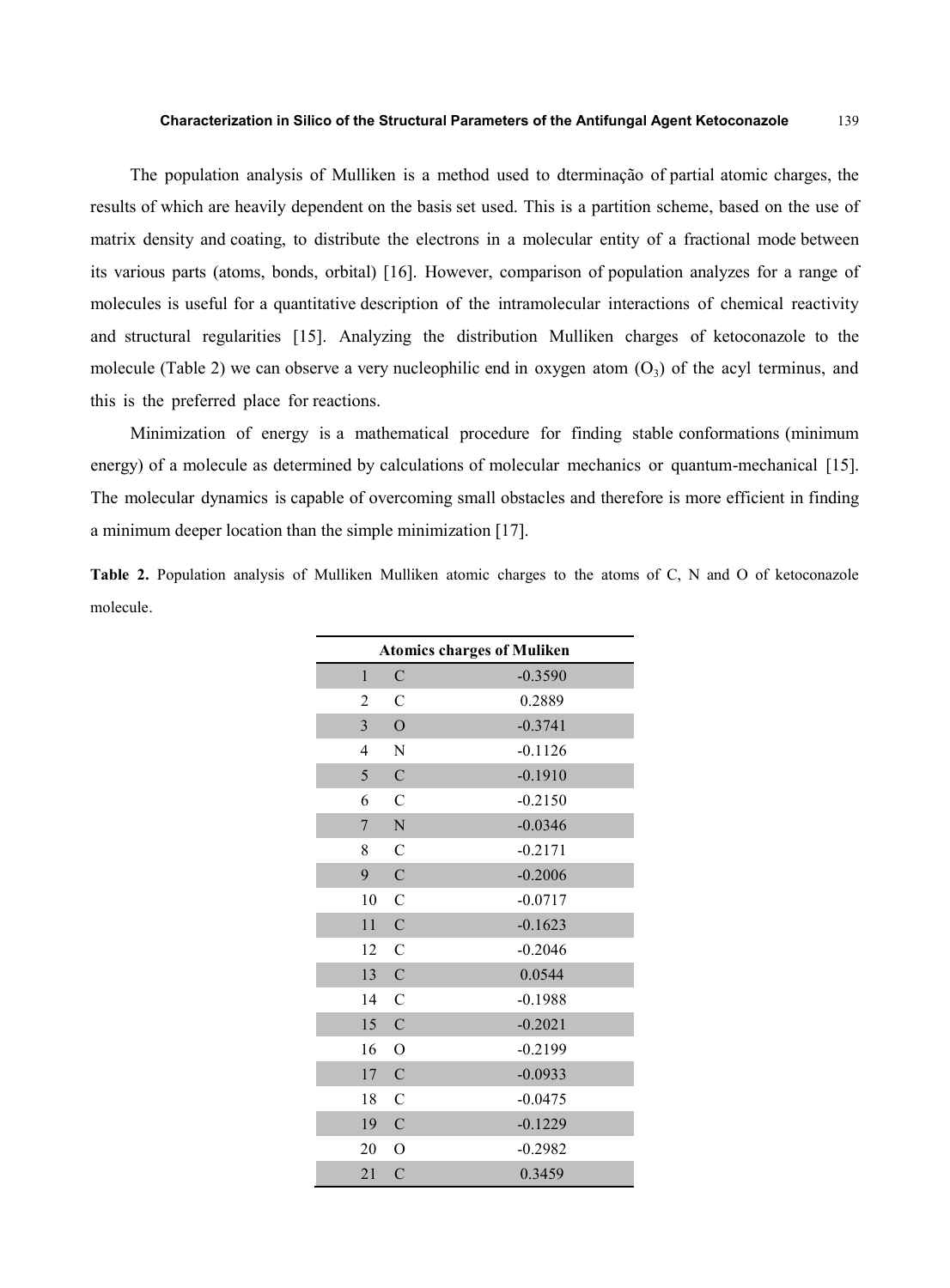| 22 | O             | $-0.2815$ |
|----|---------------|-----------|
| 23 | $\mathcal{C}$ | $-0.2736$ |
| 24 | N             | 0.2386    |
| 25 | $\mathcal{C}$ | $-0.3953$ |
| 26 | $\mathcal{C}$ | $-0.2224$ |
| 27 | N             | $-0.1426$ |
| 28 | $\mathcal{C}$ | $-0.3054$ |
| 29 | $\mathcal{C}$ | $-0.3157$ |
| 30 | $\mathcal{C}$ | $-0.3812$ |
| 31 | $\mathcal{C}$ | 0.0423    |
| 32 | $\mathcal{C}$ | $-0.4432$ |
| 33 | $\mathcal{C}$ | $-0.2634$ |
| 34 | $\mathcal{C}$ | $-0.0545$ |
| 35 | $\mathcal{C}$ | 0.2700    |
| 36 | $\mathcal{C}$ | 0.5197    |

The Hartree-Fock method makes simulations of experimental parameters such as solvation energy and dipole moment. This method presents an approach to the solution of the Schrödinger equation for the system of many bodies (atoms, molecules or solids), using the numerical and computational simulation. For the Hartree-Fock method, the basis set 3-21G, 6-31G, 6-311G and LANL2DZ are among the most widely used today in computational studies [18]. Using the Hartree-Fock method was obtained minimum potential energy state of ketoconazole in an amount equal to -139841.4989 kcal/mol.

# **5. Conclusion**

By semi empirical approach, optimization of ketoconazole structure proves to be viable, and the conformation of lowest energy can be presented, with a minimum potential energy was equal to -139841.4989 kcal / mol. From the electrostatic potential map and load distribution of Mulliken, identified the oxygen atom of the acyl termination  $(O_3)$  as a preferred site for nucleophilic reactions. The now obtained descriptors will be key objects for future studies of relationships between three-dimensional structure of the drug and its biological activity.

## **Acknowledgments**

The authors wish to thank UNISUL, UNESC and UNIVALI for the financial and technical support of this study. The research project received funding from Bolsa pelo Programa Institucional de Bolsas de Iniciação Científica (PIBIC) and Conselho Nacional de Desenvolvimento Científico e Tecnológico (CNPq)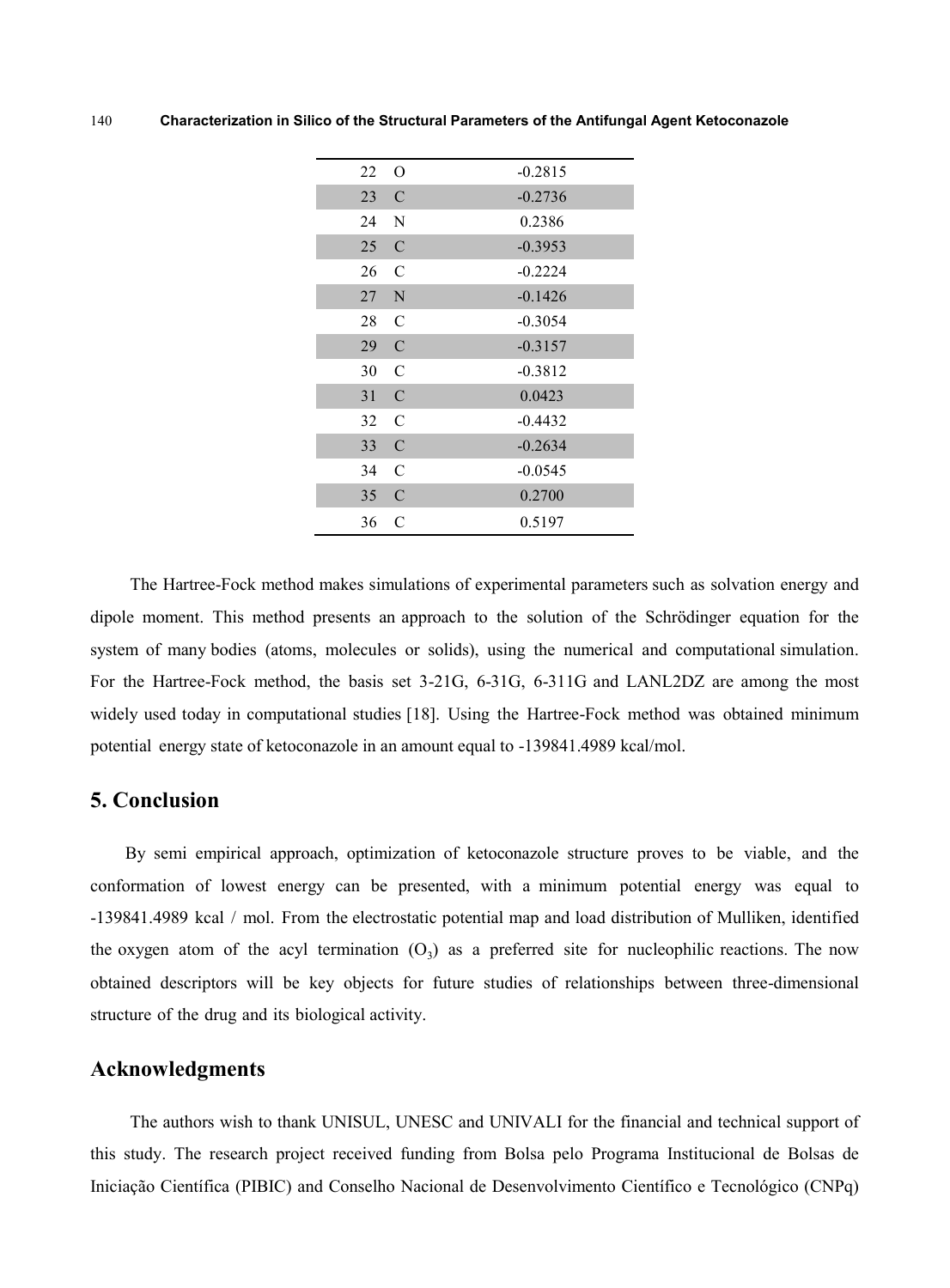and a master's degree scholarship from Coordenação de Aperfeiçoamento de Pessoal de Nível Superior (CAPES).

## **References**

- [1]. Dewar, M.J.S.; Zoebisch, E.G.; Healy, E.F. E Stewart, J.J.P. Am1: A new general purpose quantum mechanical molecular model. J. Am. Chem. Soc., v. 107, p. 3902-3909, 1985.
- [2]. Barreiro, E. J.; Fraga, C. A. M. Química Medicinal: As Bases Moleculares da Ação dos Fármacos. Porto Alegre: Artmed Editora, 2001.
- [3]. Stewart, J. J. P. Optimization of parameters for semiempirical methods. J.Comput. Chem, v. 10, p. 209,1989.
- [4]. Young, D. C. Computational Chemistry: A Practical Guide for Applying Techniques to Real-World Problems. New York: John Wiley & Sons, Inc, 2001.
- [5]. Fitzpatrick, T. B.; Eisen, A. Z.; Wolff, K.; Freedberg, I. M.; Austen, K. F. Dermatología en Medicina General. 4ed. Buenos Aires: Editorial Medica Panamericana, 1997.
- [6]. Trabulsi, L. R.; Alterthum, F.; Gompertz, O. F. Microbiologia. 3ed. São Paulo: Atheneu, 1999.
- [7]. Rang, H. P.; Dale, M. M.; Ritter, J. M. Flower, R. J.; Henderson, G. Farmacologia. [tradução de Tatiana Ferreira Robaina et al.]. Rio de Janeiro: Elsevier, 2011.
- [8]. Benett, J. E. Agentes antifúngicos. In: Brunton, L. L.; Chabner, B. A.; Knollmann, B. C. (org). As bases farmacológicas da terapêutica de Goodman & Gilman [tradução de Augusto langeloh et al.]. 12ª edição. Rio de Janeiro: AMGH Editora Ltda., 2012.
- [9]. The Merck Index: An encyclopedia of Chemicals, Drugs, and Biologicals. USA: 11ed, Merck & CO., INC. 1989. p. 835.
- [10]. Abdel-Moety,A; Khattab, E. M.; Kelani, K. M.; Aboual-Alamein, A. M. Chromatographic determination ofclotrimazole, ketoconazole and fluconazole in pharmaceutical formulations. Farmaco. Pavia., v 57, n. 11, p. 931-938, 2002.
- [11]. Brasil. Farmacopeia Brasileira. v.2. Brasília: ANVISA, 2010.
- [12]. Loch, C. R.; De Marco, M. G.; Schwedersky, M. B.; Haas, S. E. Avaliação físico-química e determinação do comportamento reológico de emulsões de cetoconazol 2% comercializadas em farmácias magistrais no Município de Erechim/RS. Rev. Bras. Farm., v. 92., p. 299-305, 2011.
- [13]. Zoebisch, M.J.S.; Healy, E.F.; Stewart, E.F. Development and use of quantum mechanical molecular models. 76. AM1: a new general purpose quantum mechanical molecular model. Am. Chem. Soc., v. 107, p. 3902, 1985.
- [14]. Williams, D. E.; Comprehensive Chemical Kinetics. Rev. Comp. Chem., v. 2, p. 226,1991.